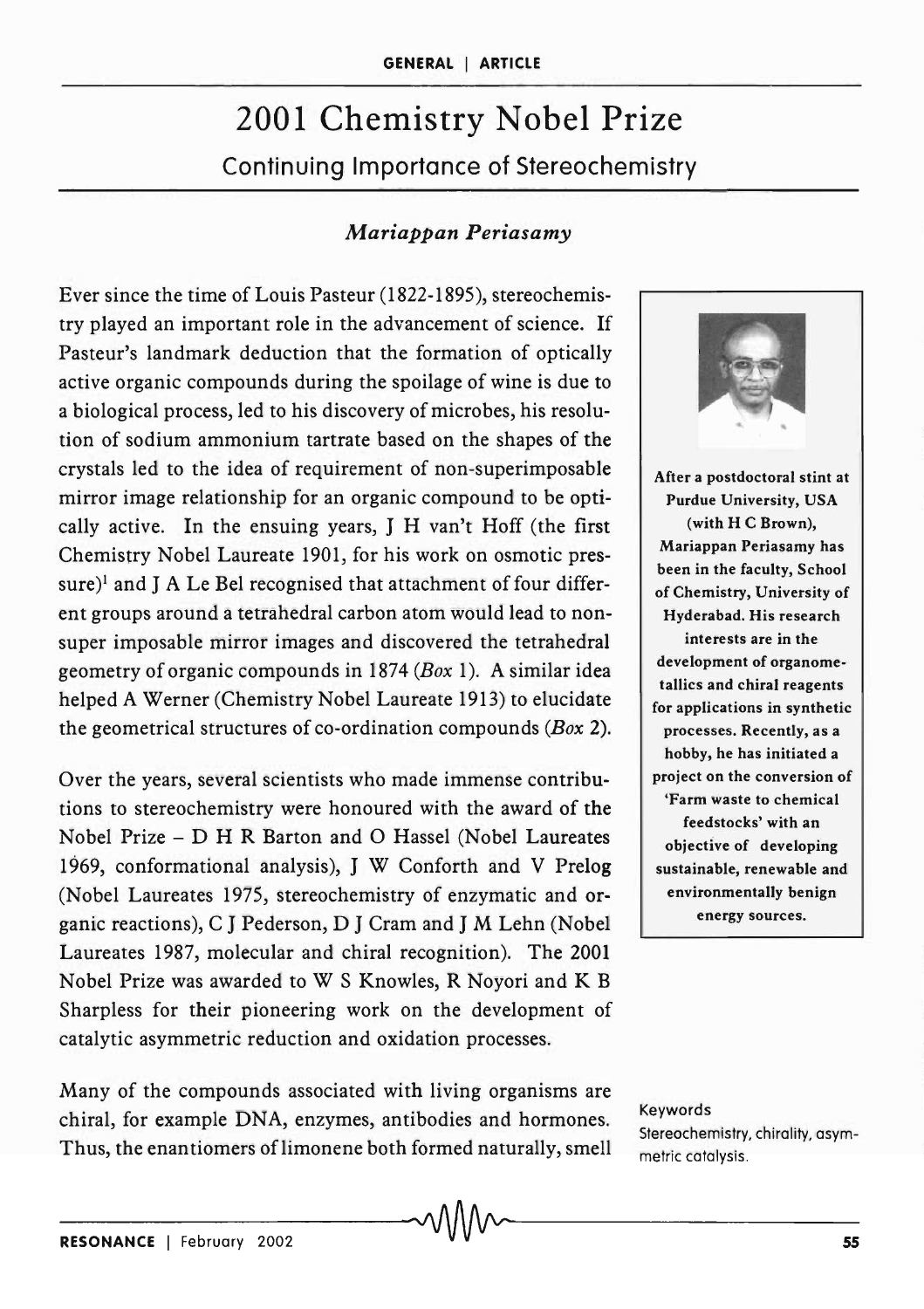

differently *(Box* 3) as our nasal receptors are made up of chiral molecules that interact with these enantiomers differently.

Clearly, biology is very sensitive to chirality and most drugs consist of chiral moieties. Since a drug must match the receptor in the cell, often only one of the enantiomers is of interest. In certain cases, the other enantiomer may be harmful. The story of the effect of the drug thalidomide is a test case *(Box* 3). In the early 1960's, the racemic derivative was prescribed to alleviate morning sickness in pregnant women. Tragically, the drug also caused deformities in the limbs of children born to these women. It seems that one enantiomer of thalidomide was beneficial while the other caused birth defects. Therefore, pharmaceutical companies nowadays have to make sure that both enantiomers of a drug are tested for their biological activity and toxicity before they are marketed. Obviously, there is a strong demand for the pure enantiomer required. It is in this context that the discoveries of the 2001 Chemistry Nobel Laureates have great significance since the catalytic processes discovered by them are useful in the efficient manufacture of chiral compounds. A brief

Sridhar Gadre, Century of Nobel Prizes, *Resonance,* Vo1.6, NO.12,2001.

### Box 2.

Optical isomers of cis-dichlorobis (ethylenediamine) cobalt (III) ion. The corresponding *trans* isomer will have a plane of symmetry and hence will not be optically active. .



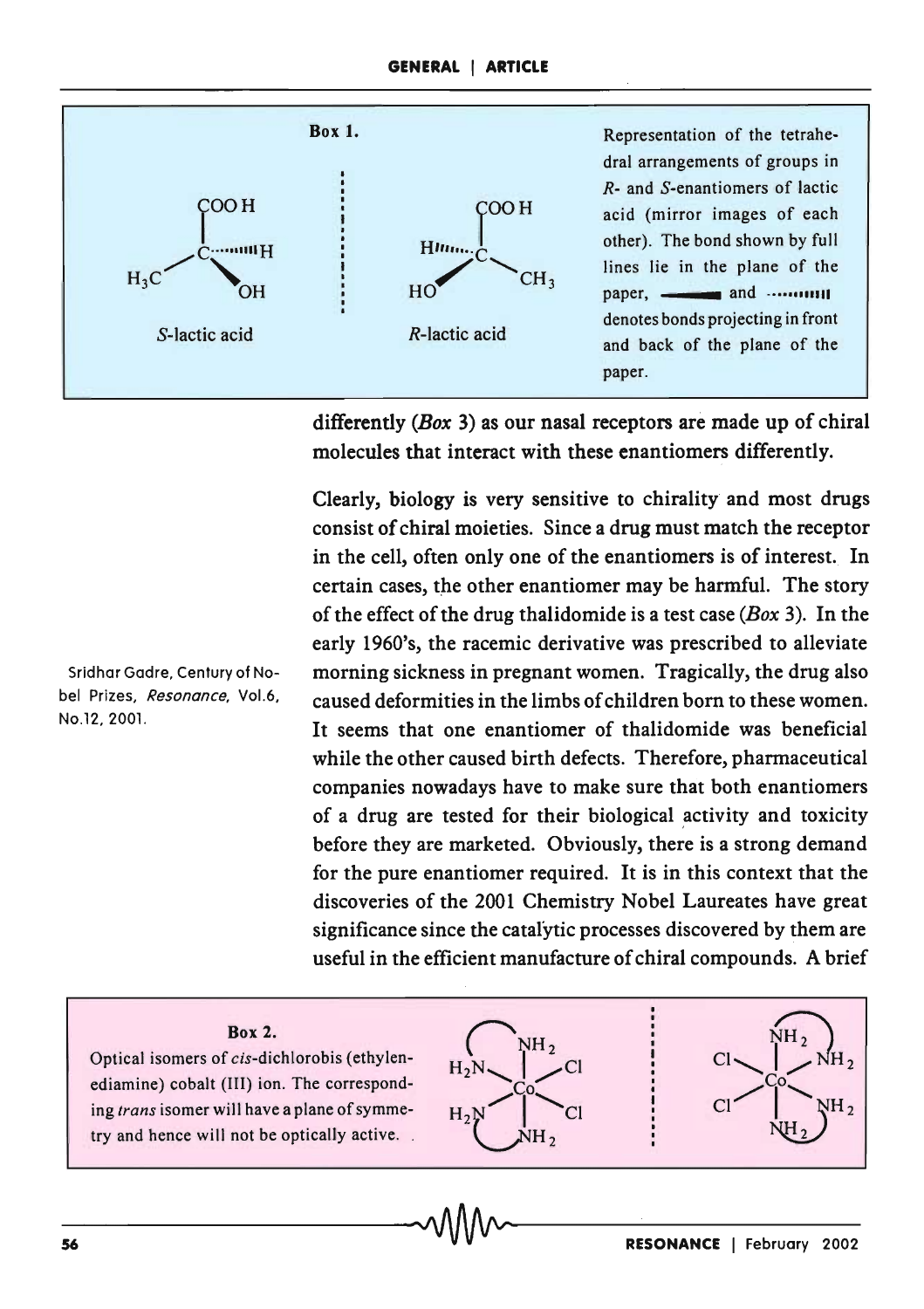

review of asymmetric synthesis and the contributions of the 2001 Nobel Laureates will be of interest.

Generally, chemical synthesis of asymmetric compounds results in racemic mixtures, i.e., 1:1 mixture of  $R$  and  $S$  enantiomers that are mirror images *(Boxes* 1~3). If the organic substrate already has an asymmetric centre, stereoselectivity may be anticipated as realised in the addition of nudeophiles to carbonyl compounds. The diastereomers are now formed in unequal amounts and the results can be rationalised by Cram's rule  $2$  [1] *(Box* 4) (D J Cram, 1987 Chemistry Nobel Laureate).

In the nucleophilic addition reaction to carbonyl compounds of the type shown in *Box* 4, the product contains both the new and old asymmetric centres and it is not easy to retrieve an asymmetric compound containing only the new asymmetric centre from this product. However, in the case of nucleophilic addition to  $\alpha$ keto esters, the product can be readily hydrolysed to obtain the corresponding asymmetric organic product *(Box* 5). The major product that would be formed can be predicted with the aid of Prelog's rule <sup>3</sup> [2] (V Prelog, 1975 Chemistry Nobel Laureate).

<sup>2</sup> Crams's Rule: Nucleophilic aftack on the asymmetric carbonyl compound takes place from the side of the smallest group attached to the asymmetric carbon atom.

<sup>3</sup> Prelog's Rule: Nucleophilic attack on the carbonyl group takes place from the side of the medium sized methyl group (backside) in preference attack from the side of the larger octyl group.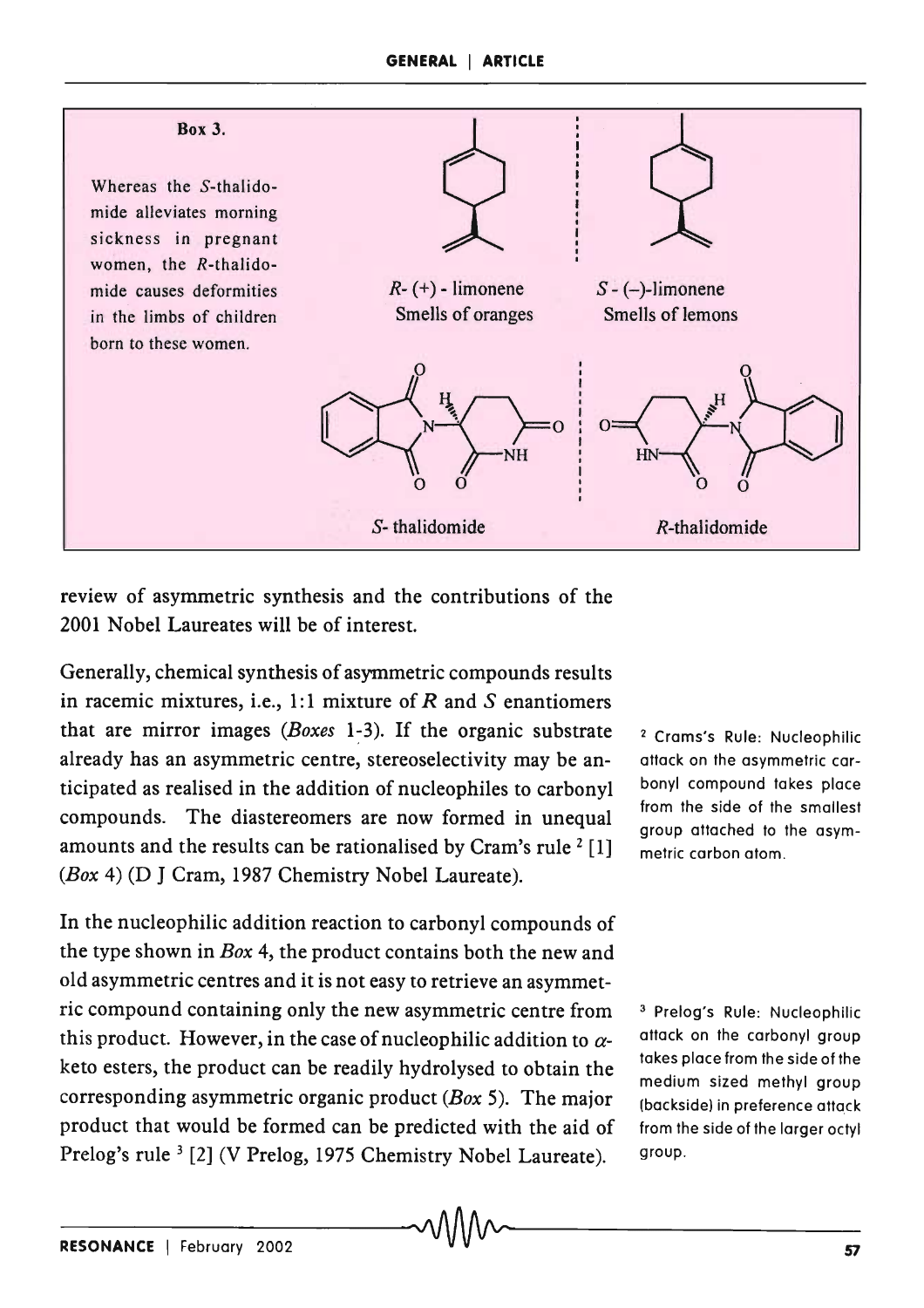

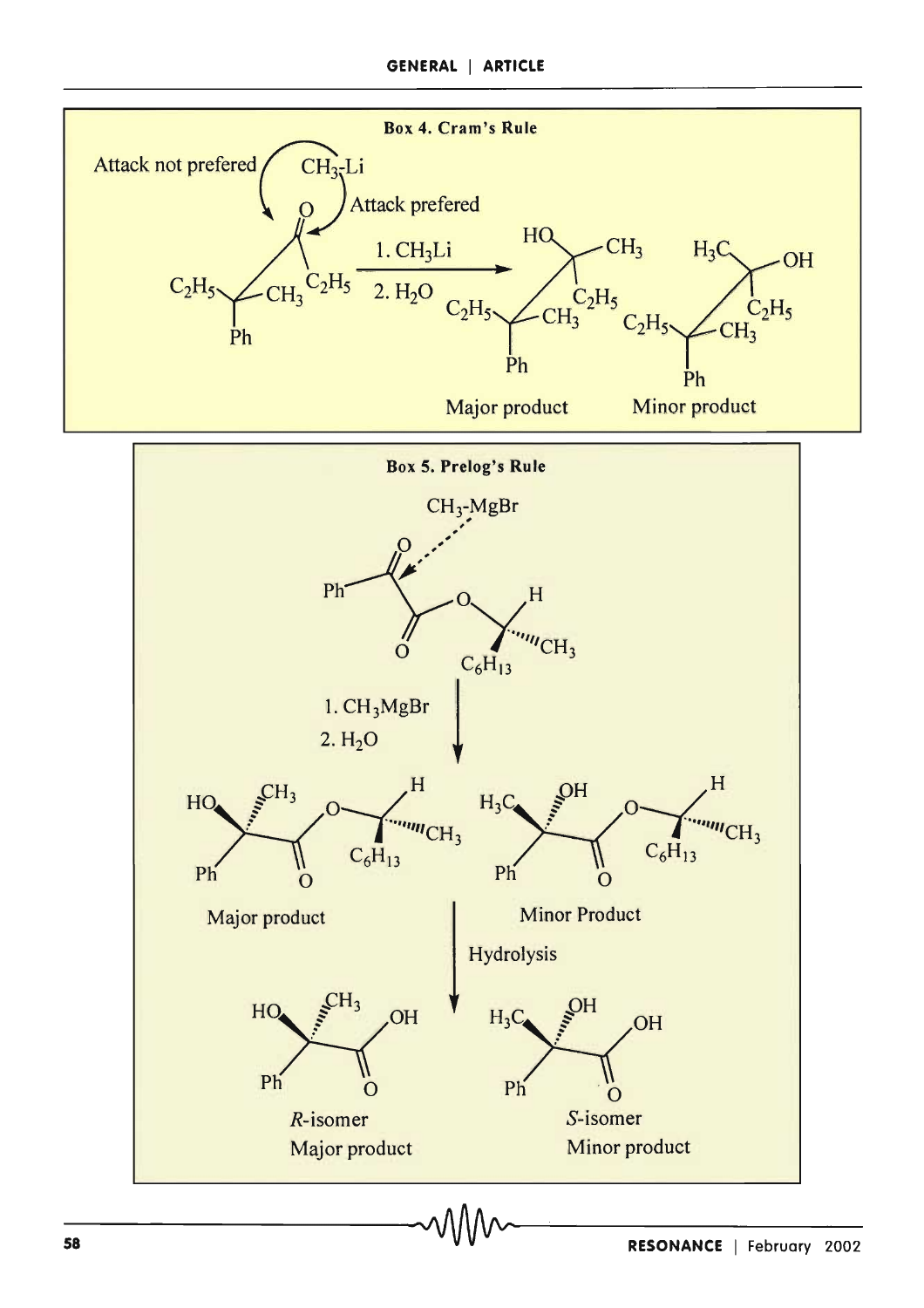

In the above-mentioned asymmetric syntheses, the asymmetric centres are created because of the presence of asymmetric carbon atoms in the starting organic substrates. H C Brown (1979 Chemistry Nobel Laureate) discovered a new type of asymmetric synthesis through hydroboration-oxidation of prochiral olefinic substrates in which the asymmetric induction is due to the asymmetric borane reagent, Ipc<sub>2</sub>BH *(Box* 6) [3]. In this way, the corresponding alcohols containing asymmetric centre were obtained in very high levels of selectivity (high enantiomeric excess, e.e.)

The hydroboration-oxidation was the first non-enzymatic transformation in which very high levels of enantioselectivities were realised. A drawback is that the valuable borane reagent cannot be recycled as the isopinocampheyl group is also oxidised in this transformation.

Although several such stoichiometric asymmetric reagents have been developed over the years, there have been sustained efforts towards the development of asymmetric synthetic methods that would require only catalytic amounts of chiral moieties. The first breakthrough in this field came in 1968 through the work of the 2001 Nobel Laureate, Knowles who showed that a chiral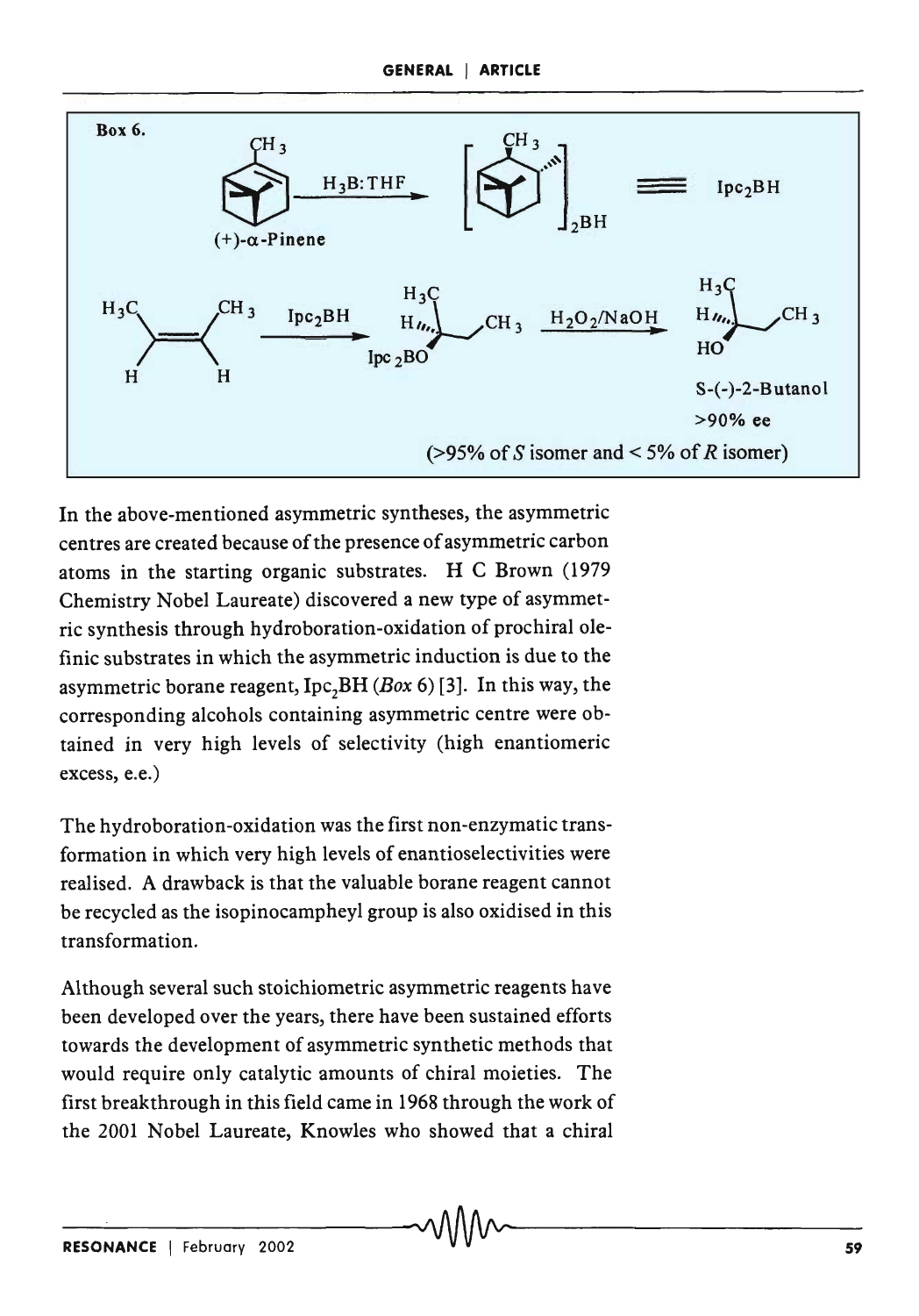

transition metal based catalyst could transfer chirality to a nonchiral substrate in asymmetric hydrogenation, resulting in chiral product with one of the enantiomers in excess [4]. The discovery of the Wilkinson catalyst  $(Ph_3P)_3RhCl$  in the 1960's (G Wilkinson, 1973, Chemistry Nobel Laureate) as a homogeneous hydrogenation catalyst helped Knowles in making chiral Rh catalysts using optically active phosphines. Knowles demonstrated that the rhodium catalyst prepared using (-)-methylpropylphenylphosphine (69% ee) gave a modest asymmetric induction (15% ee) in the hydrogenation of  $\alpha$ -phenylacrylic acid *(Box* 7) [4].

Soon Knowles' group at the Monsanto Co, USA came up with a process using the cationic rhodium, complex containing the bidentate phosphine ligand, DiPAMP, for the manufacture of L-DOPA, which had proved useful in the treatment of Parkinson's disease *(Box* 8). Thus, the spectacular success of this L-DOPA synthesis has significantly contributed to the explosive growth of research aimed at the development and application of other catalytic asymmetric reactions in ensuing years.

In 1980, the other 2001 Chemistry Nobel Laureate, Noyori discovered the atropisomeric C2 chiral diphosphine BINAP

The spectacular success of this L-DOPA synthesis has significantly contributed to the explosive growth of research aimed at the development and application of other catalytic asymmetric reactions in ensuing years.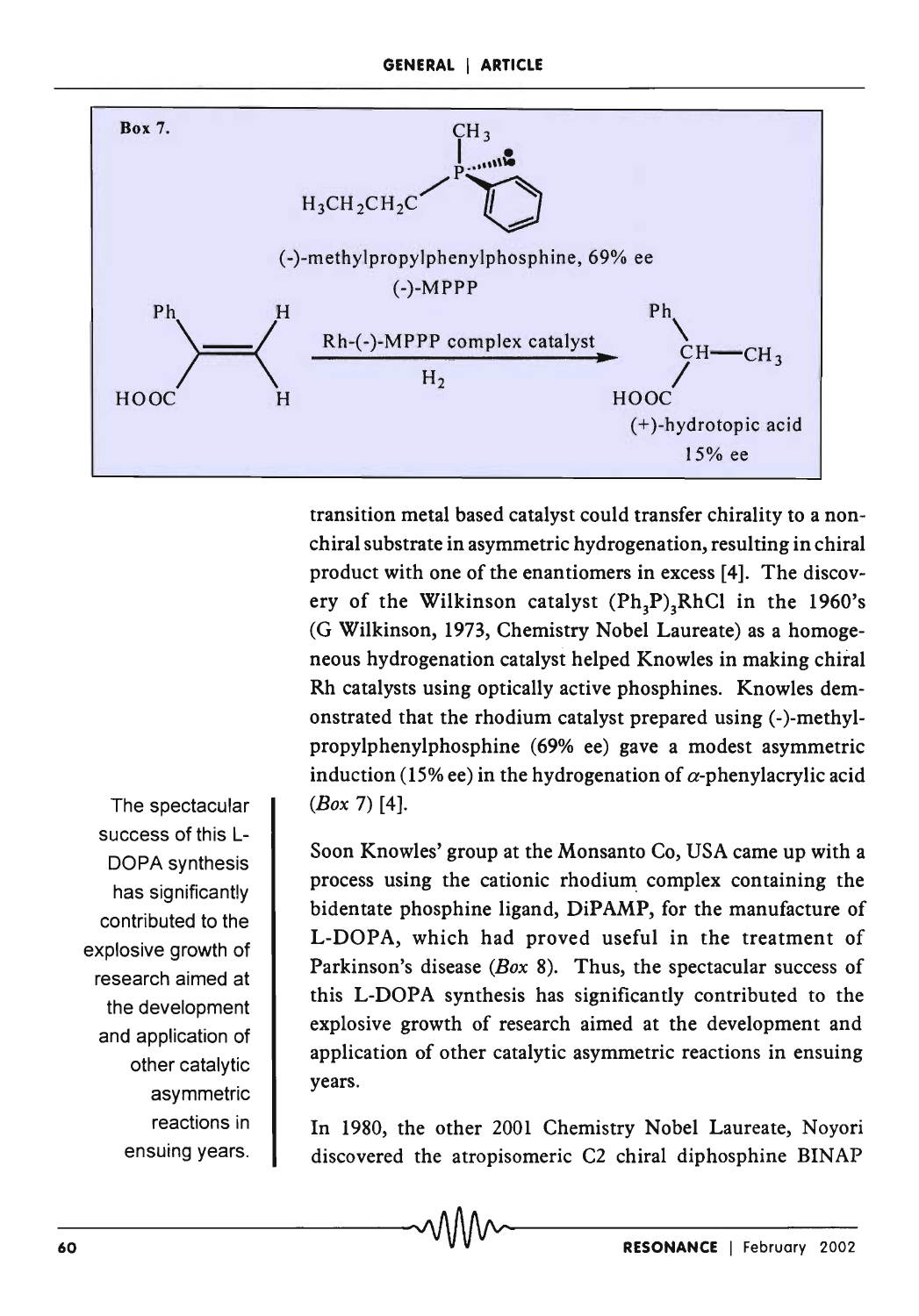

(Box 9) [5]. The corresponding  $Rh(I)$  and  $Ru(II)$  complexes are remarkably effective in several asymmetric reactions [5].

Whereas the Rh(I)-BINAP complexes are useful in reactions like asymmetric hydrogenation of  $\alpha$ -(acylamino)acrylic acids or esters and in the enantioselective isomerisation of allylic amines to enamines, the BINAP-Ru(II) catalysts have enormous scope in several transformations, like hydrogenation of  $\alpha$ -arylacrylic acids, asymmetric hydrogenation of functionalised ketones and in selective transfer hydrogenation of carbonyl compounds in the presence of CC double bonds (Box 10).

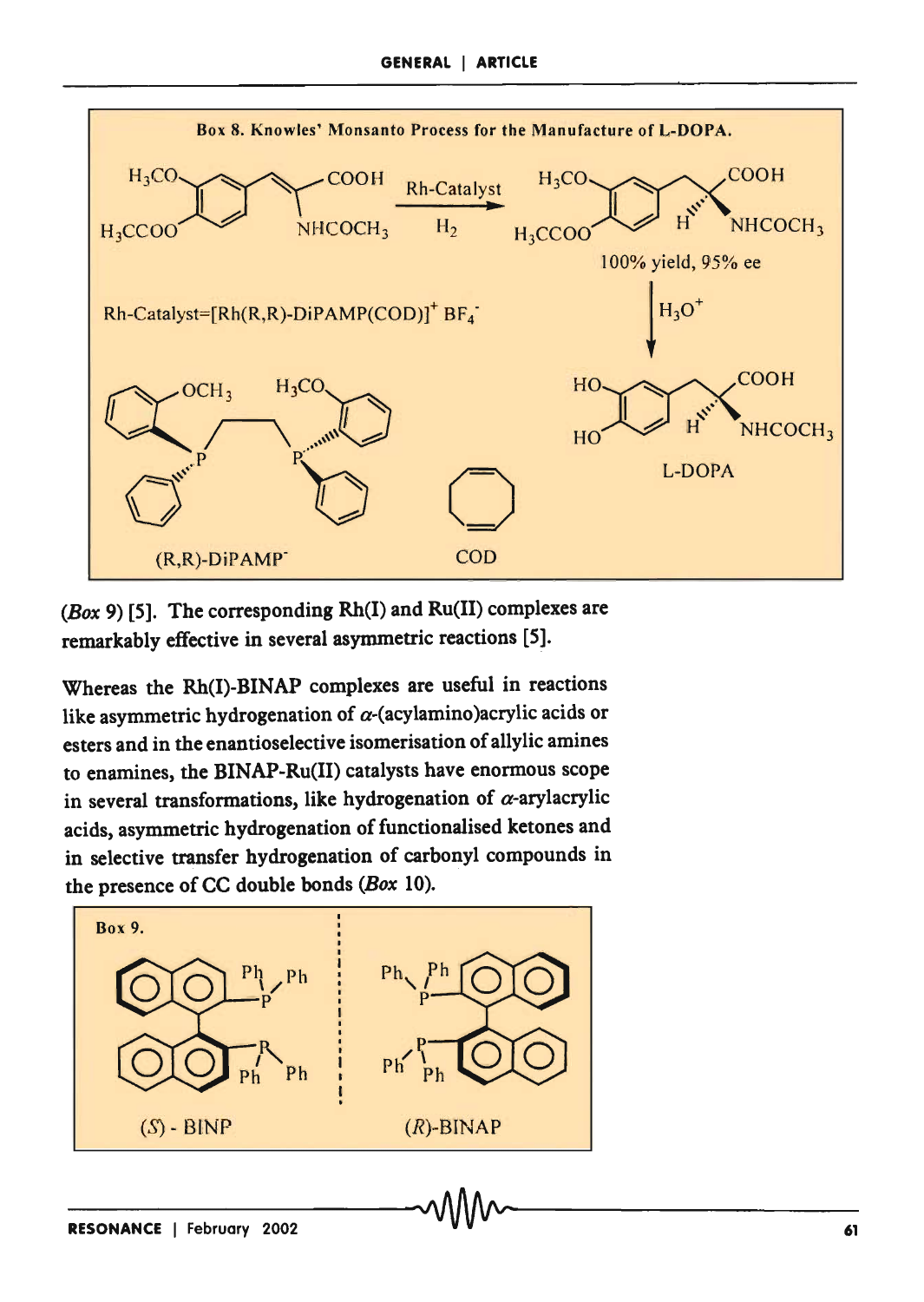#### GENERAL I ARTICLE

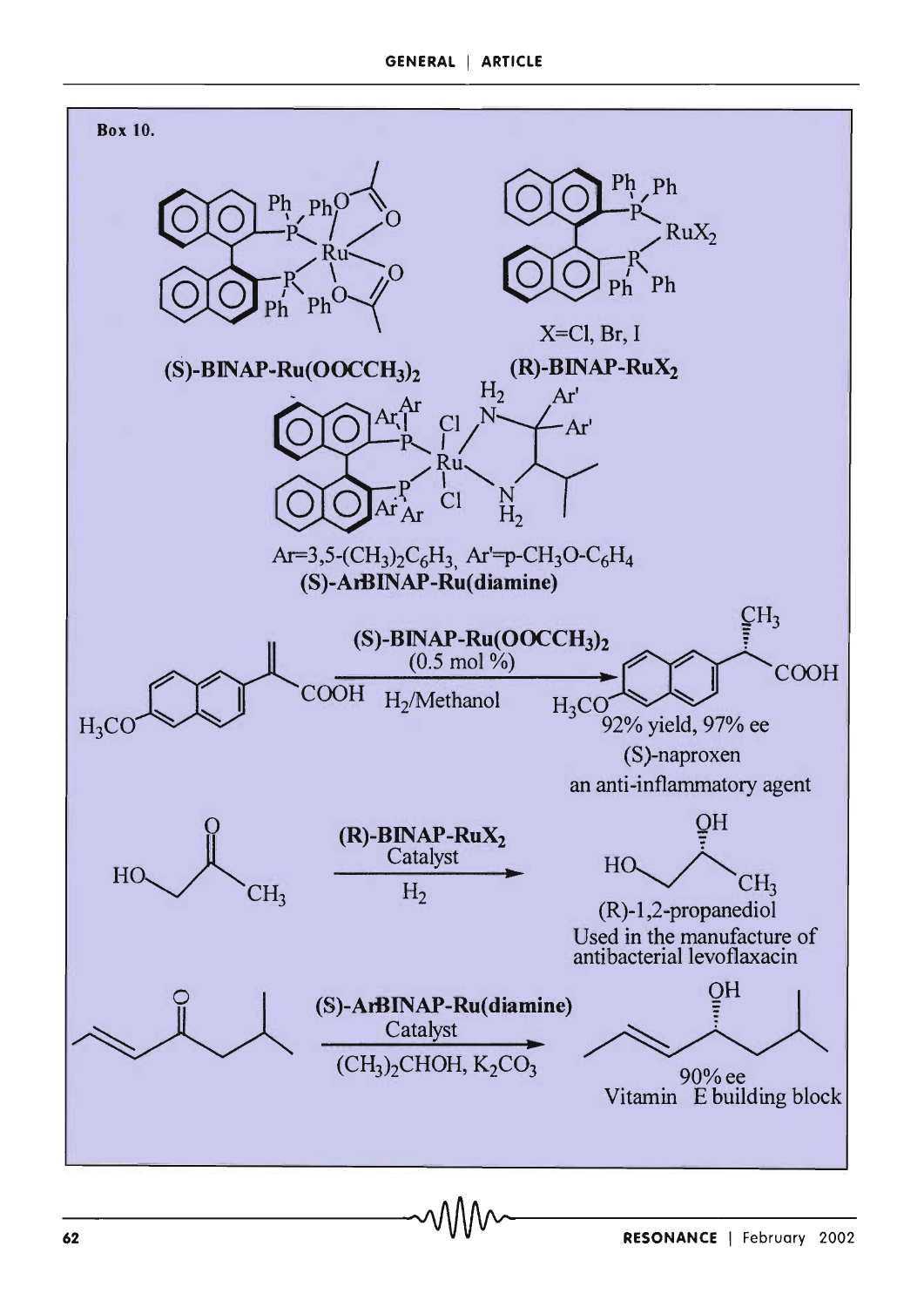Powerful tools for achieving catalytic asymmetric oxidation of olefinic groups were discovered by the other 2001 Chemistry Nobel Laureate, Sharpless [6, 7]. In 1980, Sharpless group discovered the catalytic asymmetric epoxidation of allylic alcohols using titanium tetraisopropoxide, tert-butyl hydroperoxide and an enantiomerically pure dialkyl tartrate *(Box* 11) [6]. This powerful reaction is highly predictable. When the  $D(-)$ -tartrate ligand  $(D-(-)$ -DET) is used in epoxidation, the oxygen atom is delivered to the top face of the olefin when the allyl alcohol is depicted as shown in *Box* 11. The epoxy alcohols produced in this way are versatile synthetic intermediates. For example,  $(S)$ and  $(R)$ -glycidol and  $(S)$ - and  $(R)$ -methylglycidol have been

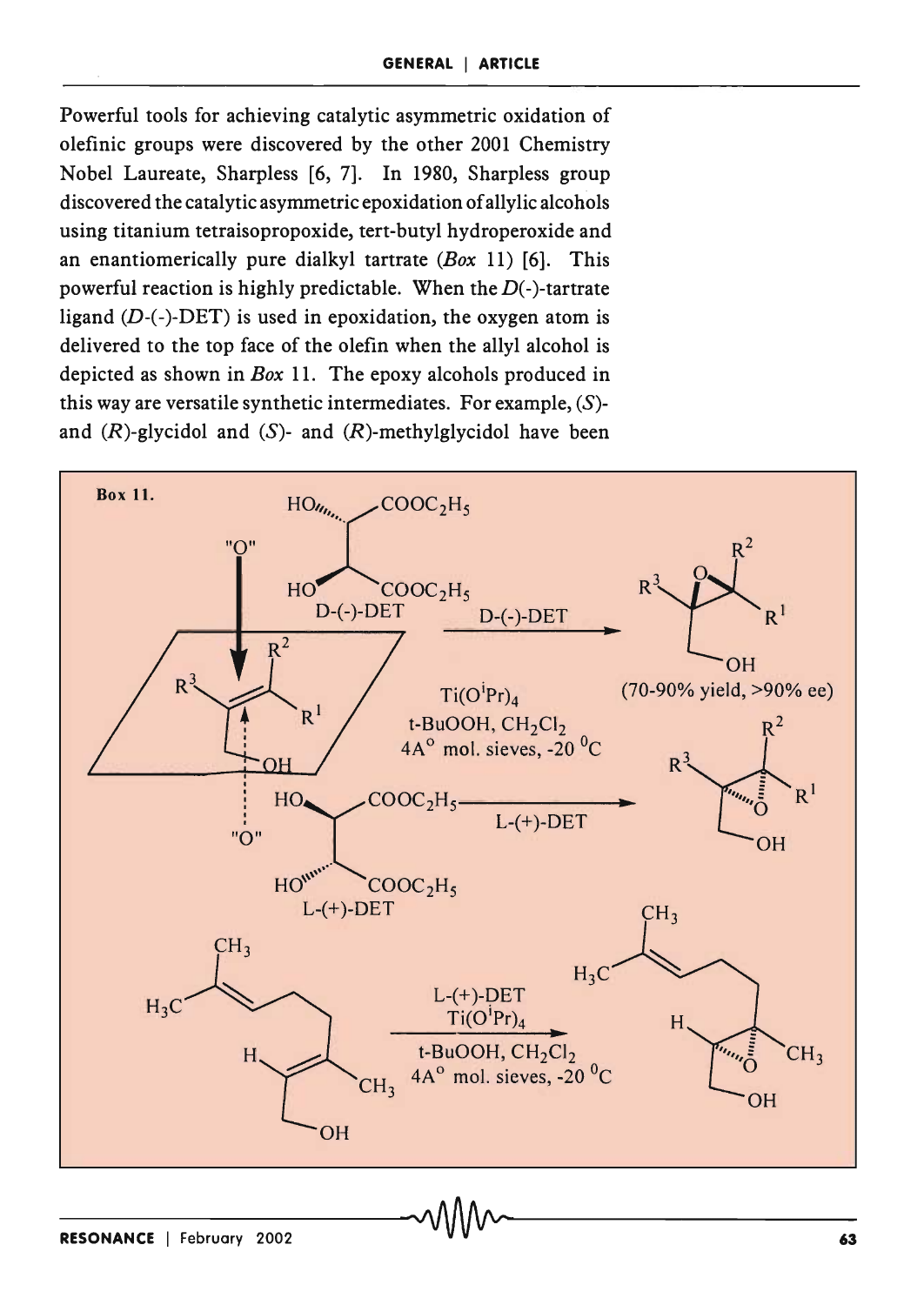

produced in ton-scale in industry for the manufacture of  $\beta$ blockers used in the treatment of heart diseases.

Catalytic asymmetric dihydroxylation of olefins is another major transformation discovered by the Sharpless group [7]. They discovered that that the cinchona alkaloid derivatives give pronounced 'ligand accelerated catalysis' (i.e. the OsO<sub>4</sub> reacts faster